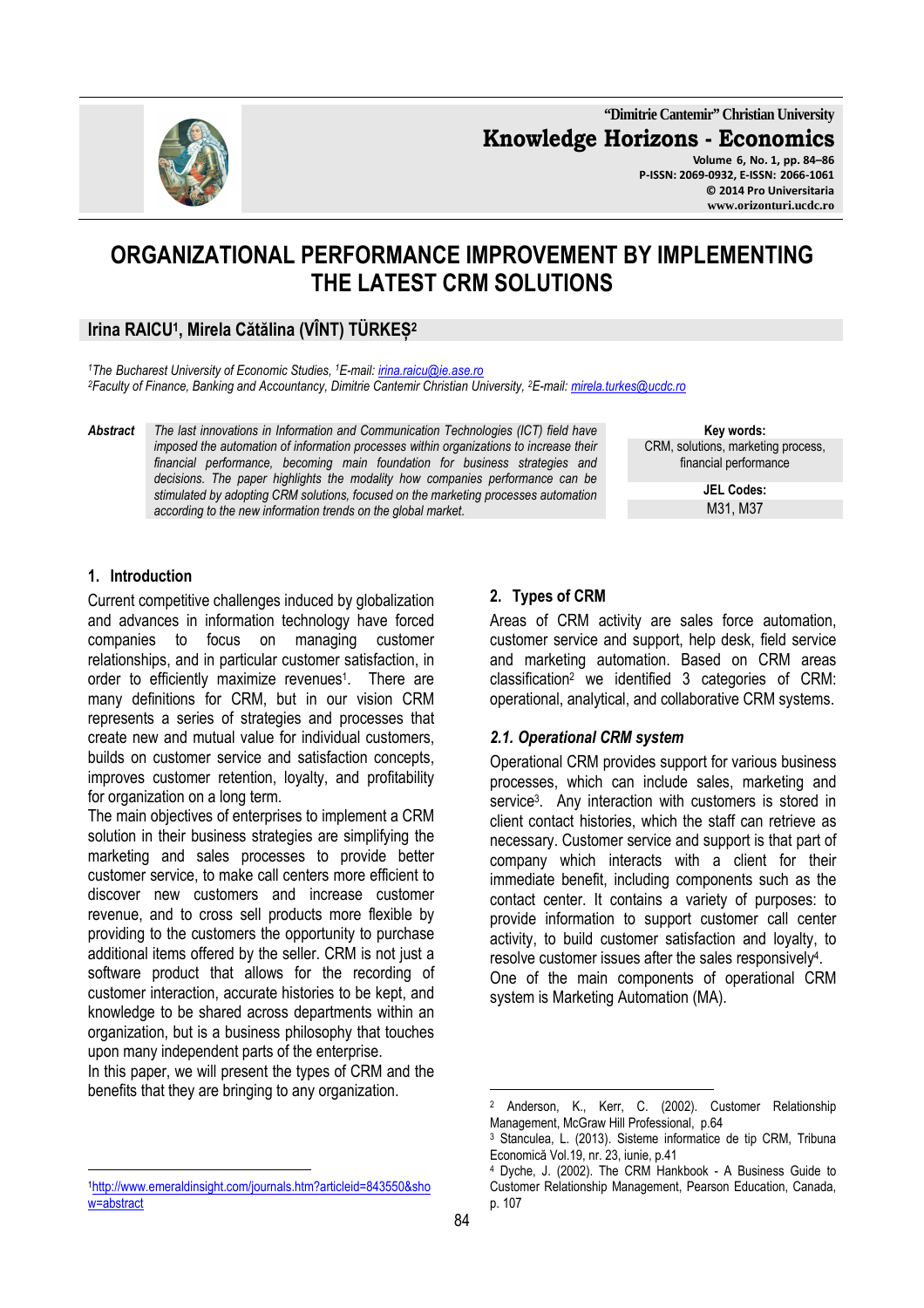

*Source:* Siddiqi, J., Akhgar, B., Wise, T. (2010). Framework for Implementation of CRM Strategy in Retail Sector, *The Journal of Database Marketing,* vol.10, p.137

*Figure 1.* The relationship between operational and analytical CRM systems

MA's targets are to manage marketing campaigns, to ensure high efficiency by creating integrated, highlytarget campaigns and tracking results across all channels<sup>5</sup>.

Contact and call centers, data aggregation systems and web sites are a few examples of operational CRM. The results of an operational CRM strategy are far reaching and can either be implemented in basic software or in a more complex software installation depending on the company's requirements.

#### *2.2. Analytical CRM system*

 $\overline{a}$ 

This type of CRM describes the component of CRM that is concerned with exploiting customer data using data mining and interpretation of data collected about customers to both customer and company value. Organizations that use CRM are usually trying to garner as much customer data and transaction history as possible to make effective business and customercentered marketing decisions. The figure 1 illustrates the relationship between operational and analytical CRM systems.

Analytical CRM system offers support for database management data quality monitoring, data cleaning, statistical analyses, construction of data marts for analytical and reporting purposes, deployment of a marketing campaign planning and reporting system. The benefits by adopting such as solution are<sup>6</sup>:

- increasing effectiveness of marketing campaign
- reducing campaign costs
- increasing customer satisfaction and loyalty
- better understanding of customer behavior

#### *2.3. Collaborative CRM system*

Collaborative CRM system goal is to use information collected by all company's departments to improve the quality of the services provided by the enterprise. Applications of Collaborative CRM are online services for enhancement of convenience and cost reduction, profiling customer information during customer interaction.

Collaborative CRM advantages are as follows<sup>7</sup> :

• Identifies customer service cost reduction opportunities

Integrates data to create an enhanced customer service overview

• Facilitates customer-channel interaction

<sup>5</sup> Goldenberg, B.J. (2003). CRM Automation, Published by Prentice Hall, Australia, p. 56

 $\overline{a}$ 6 Dyche, J. (2002). The CRM Hankbook - A Business Guide to Customer Relationship Management, Pearson Education, Canada, p. 109<br><sup>7</sup> Siddi

Siddiqi, J., Akhgar, B., Wise, T.: Framework for Implementation of CRM Strategy in Retail Sector, The Journal of Database Marketing vol.10, 2010, p. 138